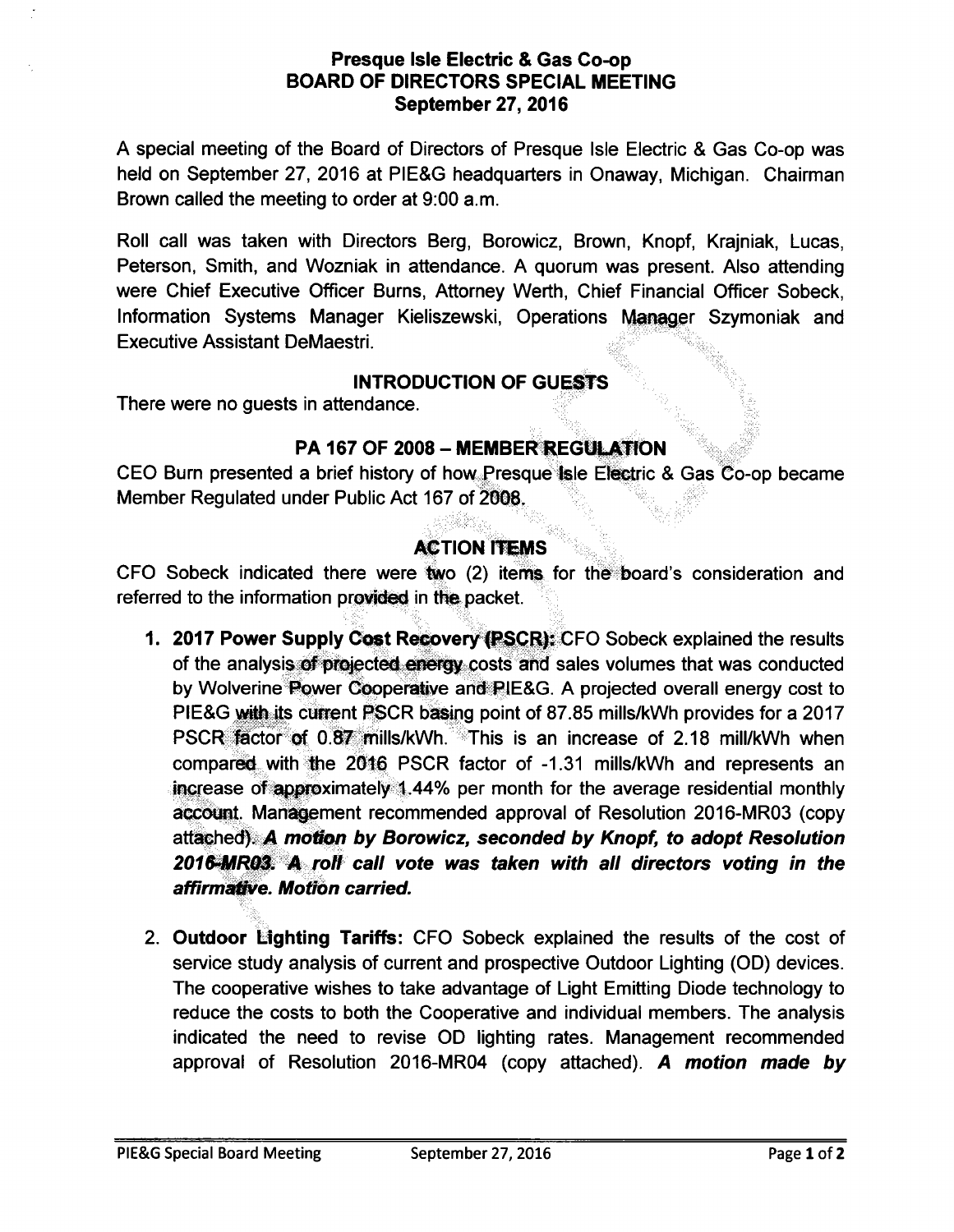#### **Presque Isle Electric** & **Gas Co-op BOARD OF DIRECTORS SPECIAL MEETING September 27, 2016**

#### **Wozniak, seconded by Krajniak, to adopt Resolution 2016-MR04. A roll call vote was taken with all directors voting in the affirmative. Motion carried.**

#### **ADJOURNMENT**

**A motion made by Peterson, seconded by Krajniak, to adjourn the meeting. Ayes -all, motion carried.** There being no further business to come before the Board, Chairman Brown declared the meeting adjourned at 9:24 a.m.

John F. Brown, Chairman

·

David W. Smith, Secretary

/ddm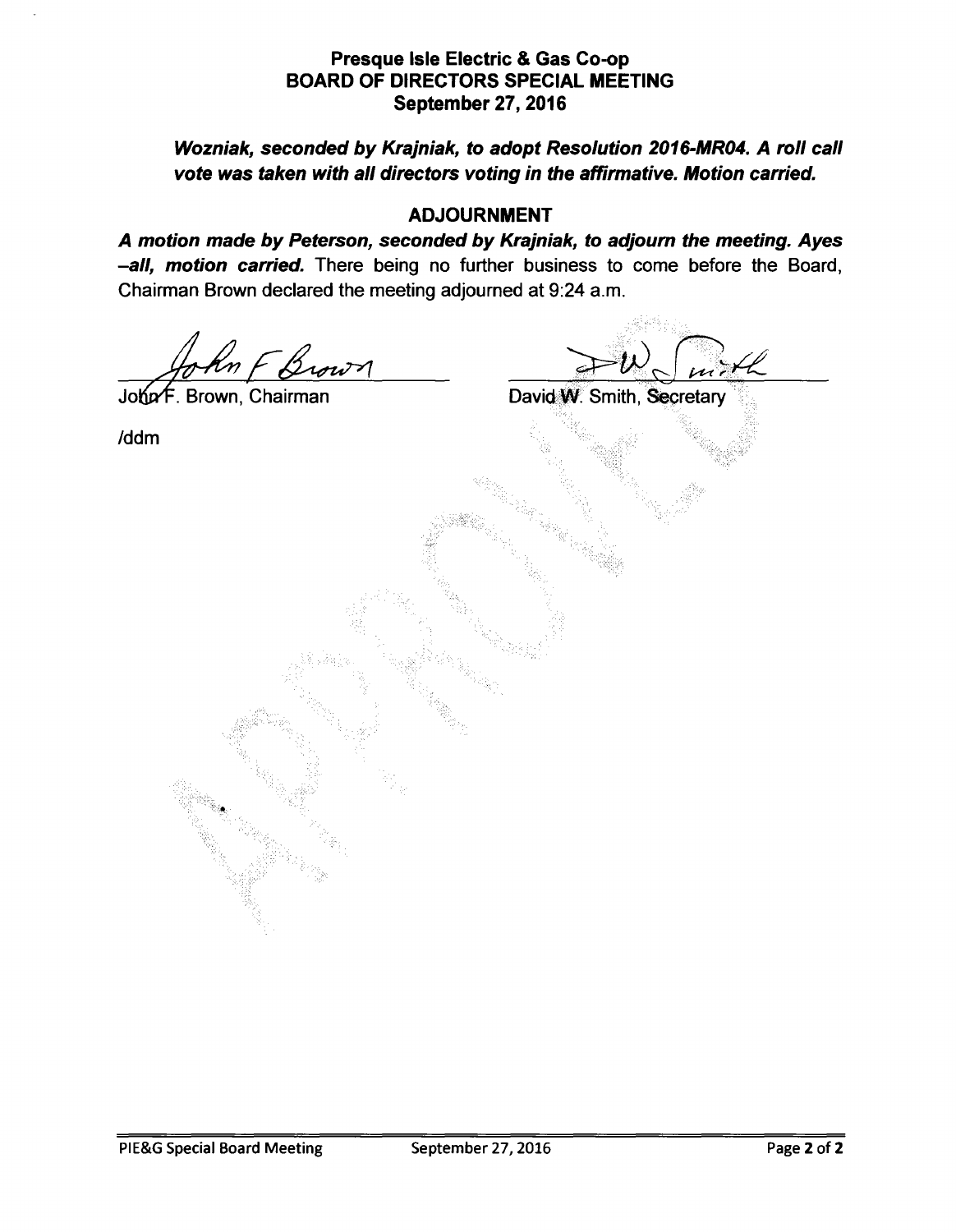### PRESQUE ISLE ELECTRIC & GAS CO-OP **BOARD** RESOLUTION **SEPTEMBER** 27, 2016

## **RESOLUTION 2016-MR~3 2017 PSCR FACTOR**

**WHEREAS,** PIE&G transitioned to member regulation with an effective date of September 23, 2012 thus providing that certain of its rates are no longer regulated by the MPSC; and

**WHEREAS,** PIE&G in conjunction with Wolverine Power Supply Cooperative (WPSC), it's wholesale electric energy supplier, has conducted an analysis of projected energy costs and sales volumes; and

**WHEREAS,** PIE&G's staff has reviewed the analysis with the Board of Directors; and

**WHEREAS,** results of that analysis indicate and overall energy cost of 88. 72 mills/kVVh or \$0.08872/kVVh which, when combined with PIE&G's current PSCR basing point of 87.85 mills/kWh provides for a 2017 PSCR Factor of 0.87 mills/kWh.

**NOW BE** IT **HEREBY RESOLVED** that the PIE&G Board of Directors accepts the analysis as provided by the cooperative staff as a reasonable basis for establishing the maximum 2017 PSCR Factor of 0.87 mills/kWh or \$0.00087/kWh effective with all bills rendered on or after February 1, 2017 and directs staff to amend the appropriate tariffs in its Electric Rate Book.

**BE** IT **FURTHER RESOLVED** that the cooperative staff may apply a lesser PSCR Fador than approved in this resolution because of an over-collection of power supply costs from the membership, in which case they shall notify the Board of Directors of their intent to do so.

#### **CERTIFICATION**

I, David Smith, Secretary ofthe Board of Directors of Presque Isle Eledric & Gas Co-op, do hereby certify that the above is a true and correct copy of a resolution adopted at a special meeting of the Board of Directors of Presque Isle Electric & Gas Co-op held on September 27, 2016.

 $\mathsf{By:}\n \begin{picture}(18,17) \put(0,0){\vector(1,0){15}} \put(1,0){\vector(1,0){15}} \put(1,0){\vector(1,0){15}} \put(1,0){\vector(1,0){15}} \put(1,0){\vector(1,0){15}} \put(1,0){\vector(1,0){15}} \put(1,0){\vector(1,0){15}} \put(1,0){\vector(1,0){15}} \put(1,0){\vector(1,0){15}} \put(1,0){\vector(1,0){15}} \put(1,0){\vector(1,0){15}} \put(1,0){\vector(1,0){$ Dated:  $27$  Sept '/6